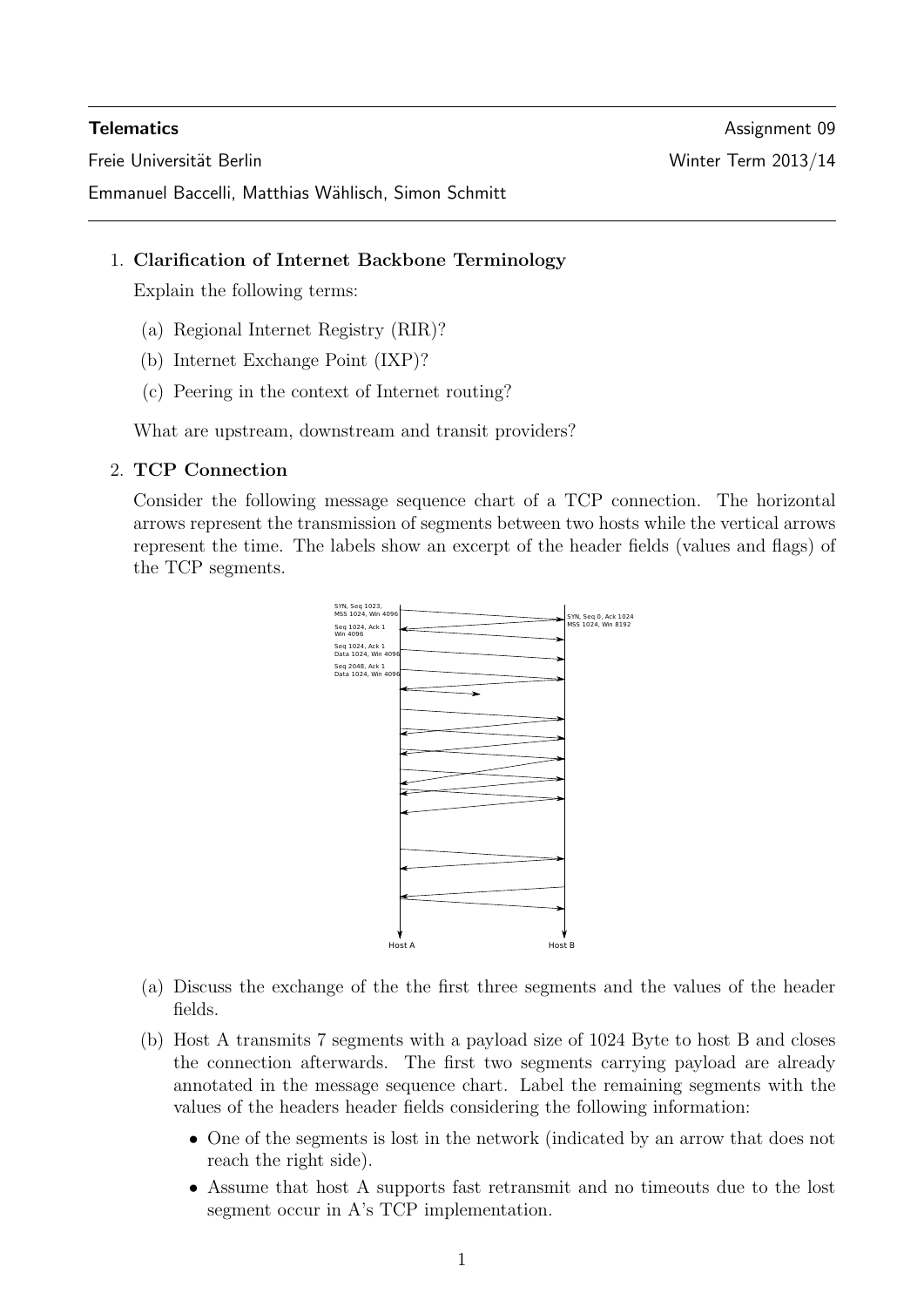# 3. Basic TCP Features

The TCP protocol as defined in RFC 793 specifies several features besides to provision of a reliable end-to-end connection. Explain the following features / properties:

- (a) Push function
- (b) Urgent data transport
- (c) TCP Options
- (d) Connection reset

## 4. Operating System Support

Which TCP variants and features are supported by modern operating systems? Give examples.

How can you configure your TCP implementation?

## 5. TCP Slowstart and Congestion Avoidance

Consider a TCP implementation that uses an initial slow start threshold of 8 kB and a maximum segment size of 1 kB. A connection between hosts A and B is established and (unlimited) data sent from A to B while B only acknowledges received segments and has no data to sent. Assume that the receiver window of host B is always at  $16 \text{ kB}^1$  $16 \text{ kB}^1$ . Timeouts occur due to congestion after the 8th, the 11th, and the 17th round trip time, respectively after A has sent the i-th round of TCP segments. For simplicity, assume that host A will always sent as many segments as possible, that B acknowledges all received segments at the same time, and that all segments experience the same delay in the network.

Sketch the size of the congestion window and the slow start threshold in the following figure. Assume that the TCP implementation of host A does not support fast retransmit and fast recovery (or other improvements).



<span id="page-1-0"></span><sup>1</sup>Normally, the receiver window changes during the connection depending on the amount of data in the receive buffer.